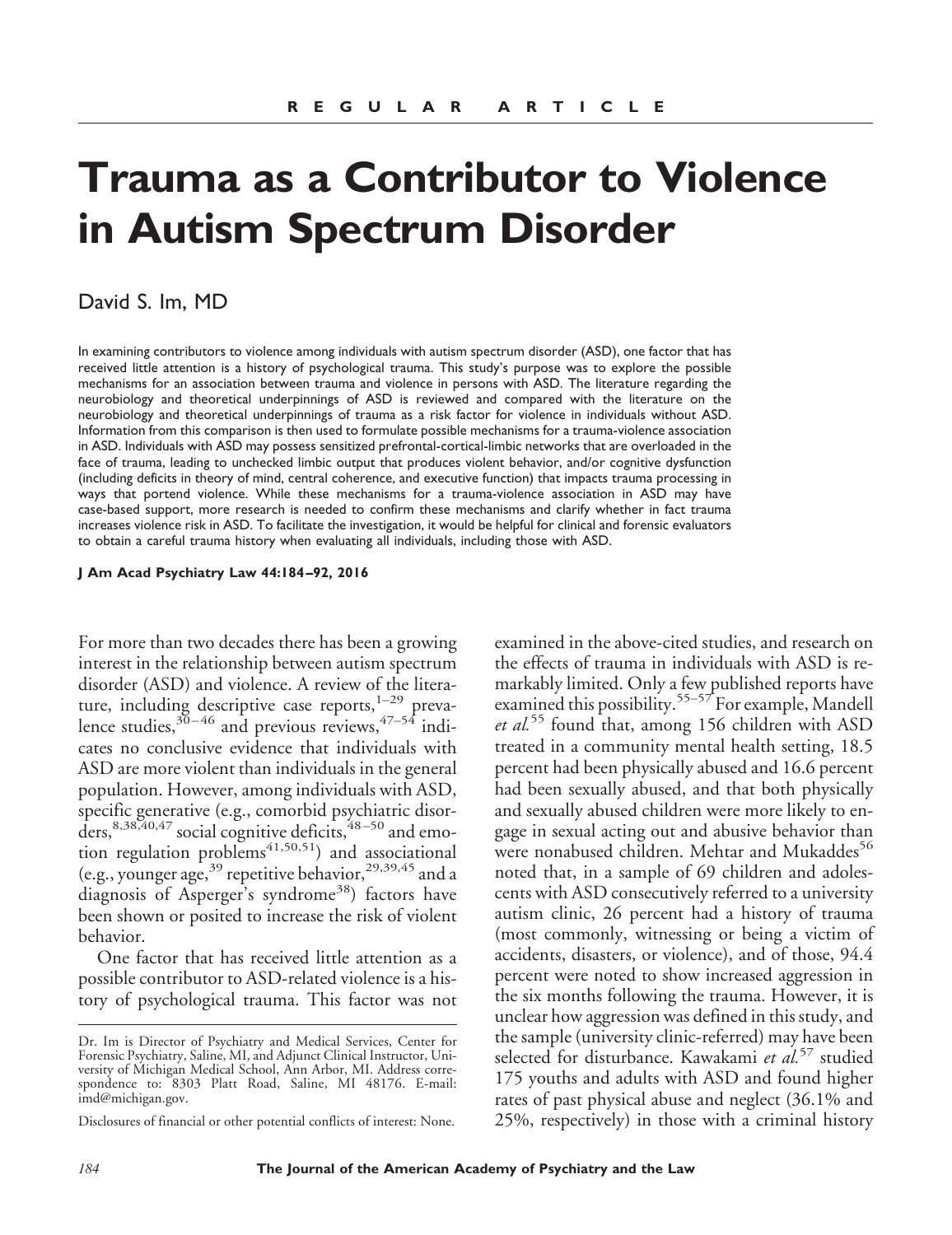than in those without such a history (7.2% and 2.2%, respectively). They concluded that physical abuse and neglect were significant risk factors for criminal behavior (a third of which was violent) in persons with ASD.

Although these studies may provide preliminary support for a trauma–violence association in ASD, one relied on caregiver reports,<sup>55</sup> and another may have recruited subjects selected for disturbance.<sup>56</sup> More research is needed to confirm a trauma– violence association in ASD. In the meantime, given the limited literature that addresses trauma as a potential contributor to violence in ASD and the lack of reports that examine how such a relationship, if established, could be explained, the aim of this review was to explore possible mechanisms for an association between trauma and violence in individuals with ASD.

## **Method**

The literature regarding the neurobiology of (and theories to explain) ASD was reviewed and compared with the literature on the neurobiology and theoretical underpinnings of trauma as a risk factor for violence in individuals without ASD. Information from this comparison was then used to formulate possible mechanisms for an association between trauma and violence in individuals with ASD. Case reports providing potential support for these hypothesized mechanisms are also cited.

#### **Results**

To explore the possible mechanisms of an association between trauma and violence in individuals with ASD, I first considered the neurobiology of ASD and compared it to the neurobiology of individuals at risk for violence who have been traumatized.

There is reasonable evidence that specific brain regions and the interconnections between them are critical in producing difficulties in social cognition, emotion recognition, emotion regulation, and repetitive behaviors in individuals with ASD. For example, neuropathologic studies in ASD have shown smaller, more densely packed neurons in the amygdala, hippocampus, entorhinal cortex, mammillary body, anterior cingulate gyrus, and nuclei of the septum<sup>58,59</sup>; a decreased number of Purkinje cells in the posterolateral and inferior cerebellum<sup>59,60</sup>;

and cortical abnormalities.<sup>60</sup> Morphometric studies have noted volumetric reductions in the amygdala and hippocampus relative to total brain volume in patients with ASD compared with control patients<sup>61</sup>;  $\arccot\$ ing to Tuchman,  $62$  these findings (along with the histopathologic observations noted earlier) suggest dendritic tree and neuropil underdevelopment, reflecting incompletely developed connections between limbic system structures and the cerebral cortex.

Structural MRI studies in high-functioning individuals with ASD compared with age- and IQmatched controls, have shown decreases in gray matter in the right paracingulate gyrus and left inferior frontal gyrus and increases in gray matter in the amygdala/periamygdaloid cortex, middle temporal gyrus, and inferior temporal gyrus and in the cerebellar regions.<sup>63</sup> Functional (f)MRI studies in individuals with ASD have demonstrated activation of frontotemporal regions, but not the amygdala, when making inferences about others' mental states (theory-of-mind tasks) from the eyes, in contrast to control subjects who showed activation of the superior temporal gyrus and amygdala during such tasks.<sup>64</sup> Positron emission tomographic (PET) studies similarly using theory-of-mind tasks in subjects with ASD, and control subjects have revealed a lack of normal activation of the left prefrontal area in those with ASD.<sup>65</sup>

Quantitative electroencephalogram (EEG) studies have found significant differences between individuals with ASD (Asperger's syndrome) and control subjects in the amplitude of slow and fast waves in the frontal, temporal, and temporal-parietal cortices (socalled mirror neuron areas, i.e., areas containing visuomotor neurons that may have a role in imitation, empathy, understanding, and predicting others' behavior, and language). Such studies have also revealed abnormalities in the anterior cingulate, amygdala, uncus, insula, hippocampal gyrus, parahippocampal gyrus, fusiform gyrus, and the orbitofrontal and ventromedial areas of the prefrontal cortex.<sup>66</sup>

Neurochemical studies have shown increased platelet serotonin levels<sup>67</sup> and elevated plasma norepinephrine levels<sup>68</sup> in individuals with ASD.

In addition to findings from neurobiological studies of individuals with ASD, it is helpful to consider existing theories regarding the basis for various symptoms seen in ASD. For example, one theory involves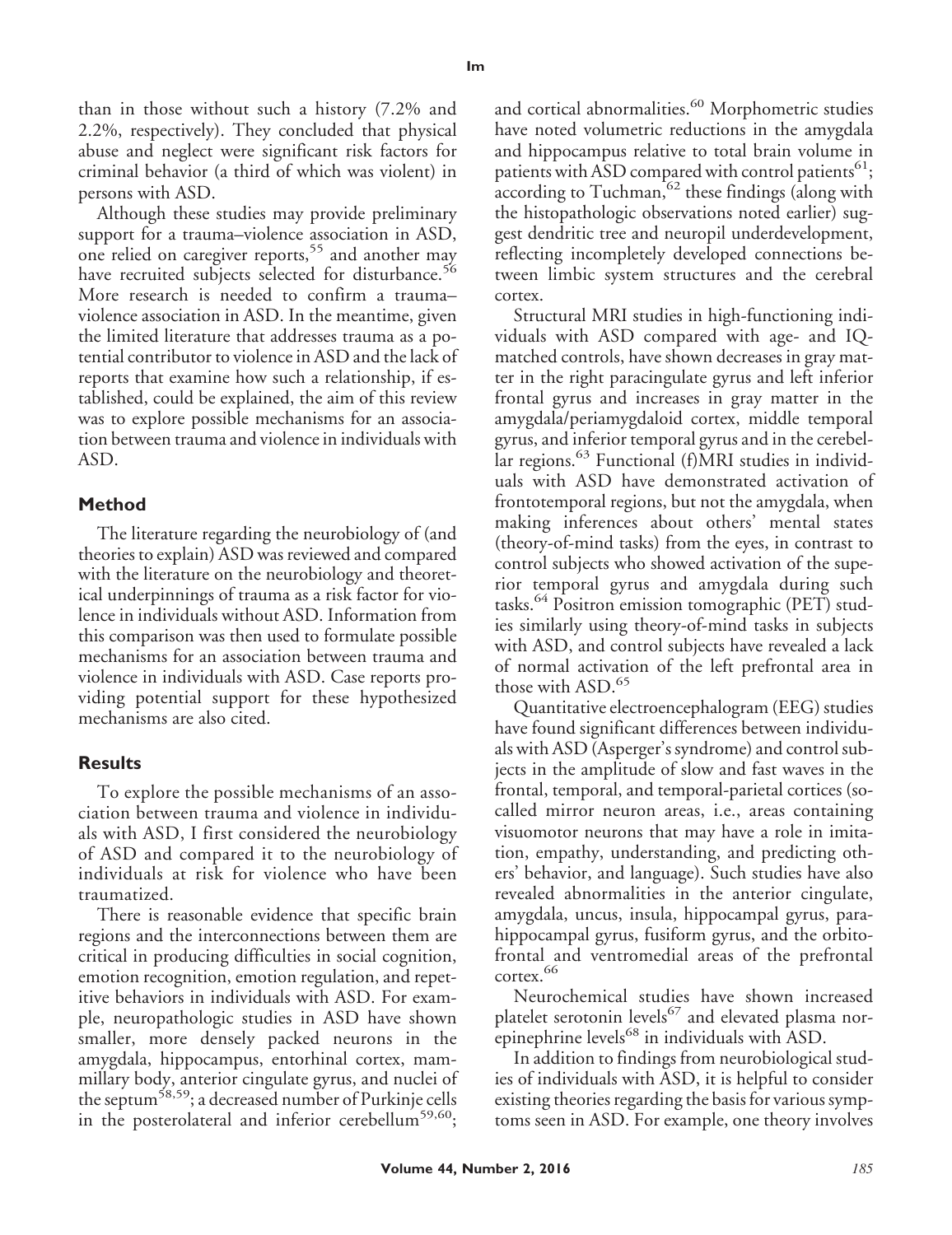the mirror neuron system (MNS), as noted above. According to this theory, mirror neurons are involved in imitation of movements, copying appropriate social interactions, understanding others' intentions, and language function.<sup>69</sup> Such neurons are located primarily in the frontal, parietal, and temporal cortices. It has been shown that MNS activity correlates with empathic concern and social competence<sup>70</sup> and that children with ASD show decreased activity in MNS regions during tasks that require them to mirror facial expressions of different emotions.<sup>71</sup> Moreover, mirror neurons have strong connections to the limbic system including the anterior cingulate and the amygdala, and delayed conductivity in the MNS for imitation has been found in individuals with ASD.<sup>72</sup> Quantitative EEG studies have shown abnormal findings in the amygdala and parietal regions in individuals with ASD.<sup>66</sup>

According to another theory, called salience landscape theory,<sup>73</sup> sensory information is normally conveyed to the amygdala, where it is compared with stored information, resulting in selection of an appropriate emotional response; the salience of the information is compared with an existing environmental landscape in the person's mind. In individuals with ASD, however, the pathways from the sensory areas of the brain to the amygdala may be altered, leading to extreme emotional responses to minimal stimuli and triggering of the autonomic nervous system with associated heart racing and distress. Selfstimulation and repetitive behaviors may therefore serve a self-soothing function for these persons.

Other theories focus on the concept of theory of mind: the ability to identify and understand the thoughts and feelings of others to make sense of their behavior. Such a capacity has long been conceptualized as a core deficit of individuals with ASD.<sup>74</sup> Hill and Frith<sup>75</sup> posited possible malfunction in the medial prefrontal cortex, temporal-parietal junction, and temporal poles as contributory to this deficit.

In addition, weak central coherence theory<sup>76</sup> argues that individuals with ASD are unable to synthesize information and make sense of it in a normal fashion. They cannot form a coherent understanding of what is occurring, because they fail to take note of how context affects the meaning of what is said or done. This effect may manifest in the ability to respond to only part of what is said, the part that relates to the person's special interest area. According to Thompson *et al.*, <sup>66</sup> weak central coherence likely

involves a lack of appropriate connectivity between the posterior sensory processing areas of the brain and the frontal areas that modulate responses to the sensory input ("top-down" modulation). This lack of connectivity may result in piecemeal recall, causing the person to focus on trivial detail while missing the big picture.

Still another theory to explain features of ASD is that of executive dysfunction. This theory is based on the observation that executive functioning (including attention, planning, inhibition, and mental flexibility) seems to be impaired in individuals with ASD, functions controlled largely by the prefrontal cortex.<sup>66</sup> However, executive dysfunction is not unique to ASD and can be seen in other conditions that involve frontal lobe dysfunction (e.g., head trauma, attention deficit hyperactivity disorder, obsessive compulsive disorder, and Tourette's syndrome).

A final theory to consider is the polyvagal the- $\alpha$  ory, $\alpha$  which proposes that the social engagement difficulties, attachment problems, tactile sensitivity, and poor listening skills in individuals with ASD are due to dysfunction in three circuits that regulate reactivity: the unmyelinated vagus, which induces immobilization (such as when animals feign death); a sympathetic–adrenal component, which fosters mobilization (fight or flight); and the myelinated vagus, which helps regulate social communication, selfsoothing, and calming. According to this theory, to engage in social behavior, a person must feel safe, and attaining a feeling of security involves evaluating the environment. The neural structures involved in this process include the fusiform gyrus and the superior temporal sulcus, which are not activated in individuals with ASD. As a result, the limbic defense system involving the amygdala is not properly inhibited and the individual experiences vigilance and anxiety. This effect is coupled with difficulty regulating visceral states (e.g., vagal regulation of the heart to slow it down). Porges<sup>78</sup> also commented on neurophysiological interactions between what he called the social engagement system, the hypothalamic-pituitaryadrenal (HPA) axis, oxytocin and vasopressin, and the immune system.

In summary, neurobiological studies in individuals with ASD suggest structural and functional abnormalities involving the prefrontal cortex, frontal and temporal cortices, limbic system (particularly the amygdala and anterior cingulate), and the intercon-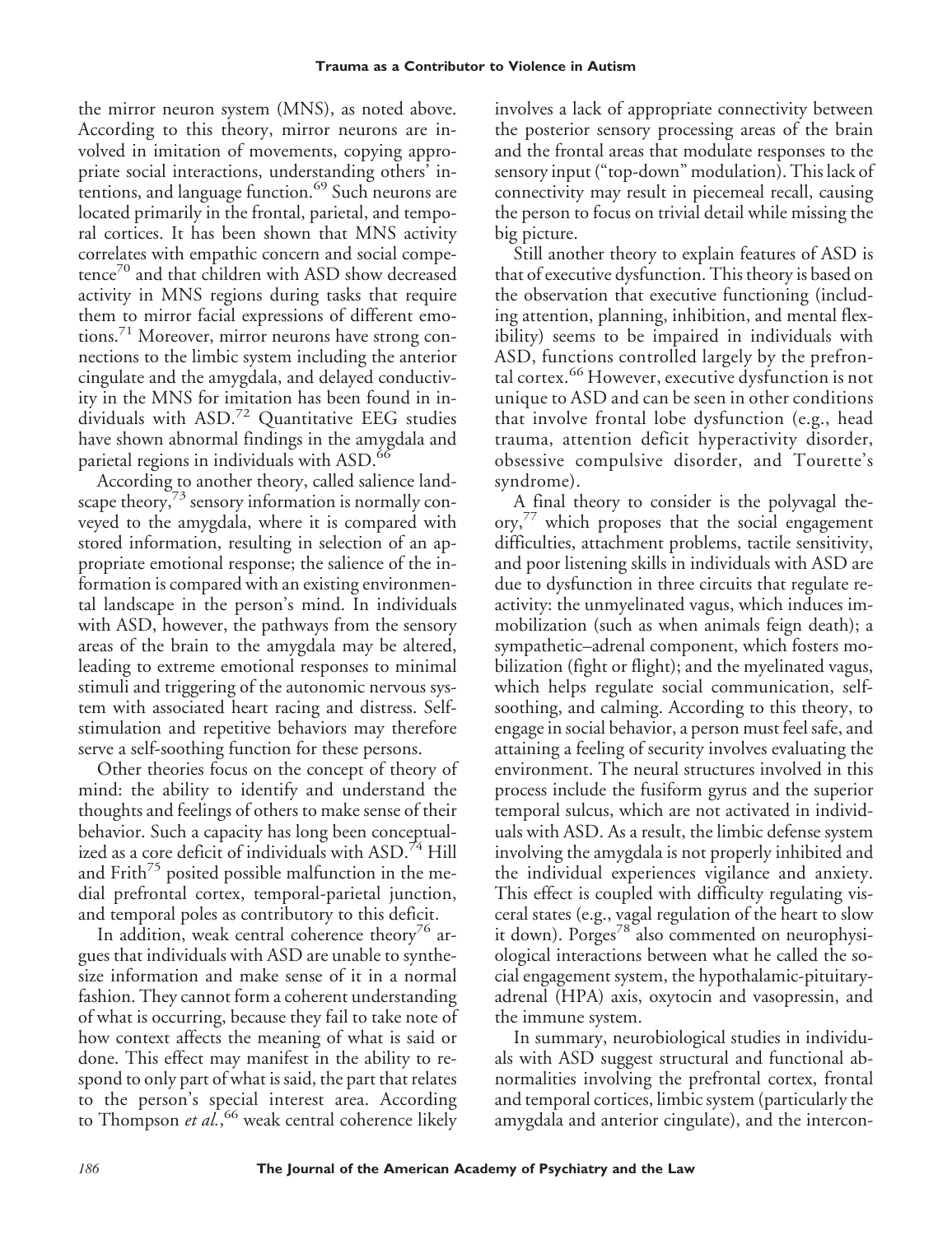nections between these areas as contributory to many of the symptoms of this disorder. In addition, elevated platelet serotonin levels and plasma norepinephrine levels have consistently been observed in individuals with ASD. Most explanatory theories of ASD symptoms (e.g., impaired theory of mind ability, weak central coherence, executive dysfunction) imply abnormal functioning in these same regions in the pathogenesis of such symptoms, and the polyvagal theory further suggests vagal and sympathetic– adrenal involvement.

I turn now to individuals (without ASD) who have been traumatized. Research has shown that a history of psychological trauma may increase the risk of aggression.<sup>79–85</sup> For example, Heide and Solomon<sup>79</sup> noted that childhood trauma (e.g., from abuse and neglect) causes disorganized or insecure attachment, which compromises right brain development, leading to impairment in the orbitofrontal cortex (OFC), anterior cingulate cortex (ACC), amygdala, and connecting circuits and may result in a diminished sense of self and disconnection from other people (OFC impairment), impaired ability to regulate affect (OFC and ACC impairment), impaired development of empathy (ACC impairment), and aggression (from decreased inhibition by the OFC of hypothalamic regions associated with aggression). They also noted that childhood trauma causes dysregulation of the HPA axis, leading, in the long-term, to decreased cortisol secretion and increased vulnerability to stressors later in life, including maladaptive coping strategies that may manifest in aggressive behavior toward self or others.

Dutton<sup>80</sup> noted that insecure attachment during the "rapprochement subphase" of early development (1.5–2 years) represented a form of trauma in immature men, with resulting difficulties in ego development and tendencies to use control and violence as safeguards against abandonment by intimate others. He noted that the prefrontal cortex (PFC) and orbitofrontal cortex (OFC) and the interconnections among them were central in the generation of impulsive aggression. Citing studies by Raine *et al.*<sup>81</sup> and Schore, $82$  he theorized that the PFC/OFC acts as a brake and that subcortical areas (e.g., the limbic system) serve as an accelerator for violence. He also noted that aggression is associated with low 5-HT (5-hydroxytryptamine) levels, as well as elevated NE (noradrenergic) function, changes that can be induced by separation from an attachment object in particular.

Dent and Jowitt<sup>83</sup> reported that multiple, severe traumatic events in childhood can significantly contribute to aggressive, antisocial, and violent behavior in children and adolescents and that repeated physical and sexual victimization in particular is a risk factor for adolescent homicide. Beauregard *et al.*<sup>84</sup> similarly noted childhood sexual abuse to be a risk factor for sexual homicide of children.

As a final example, Losey<sup>85</sup> reported that a history of being bullied can increase an individual's risk for homicidal behavior, depending on various cognitive (e.g., feeling unable to escape bullying), psychiatric (e.g., depression, impulsivity, substance use), social (e.g., feeling alienated, bystander behavior), and family-related (e.g., lack of emotional support, poor parenting techniques) contextual factors.

Given that trauma is associated with impaired development and functioning of the prefrontal (including orbitofrontal) cortex, the anterior cingulate cortex, the amygdala, and the HPA axis (changes that may increase a traumatized individual's risk for aggression) and given that dysfunction in many of these same areas is implicated in the pathogenesis of ASD symptoms, it is reasonable to posit that individuals with ASD would be particularly vulnerable to the effects of trauma in increasing their risk for violent behavior. Moreover, similar neurochemical abnormalities (e.g., elevated plasma norepinephrine levels) have been demonstrated in individuals with ASD and in traumatized individuals, including those who have become aggressive. In addition, cognitive explanations for ASD symptoms including impaired theory-of-mind abilities, weak central coherence, and executive dysfunction have implications in terms of how individuals with ASD may process traumatic experiences (e.g., overfixation on peripheral aspects, misattribution of sources of negative emotions, and inflexibility in considering alternatives to aggression as a means of coping or seeking misdirected revenge), possibly increasing the risk of violence. Finally, it could be inferred from polyvagal theory (which hypothesizes dysregulation of the unmyelinated vagal and sympathetic–adrenal) and myelinated vagal systems, causing hypervigilance and anxiety in individuals with ASD, that such individuals are especially susceptible to adverse effects of traumatic experiences that produce similar neurophysiologic effects.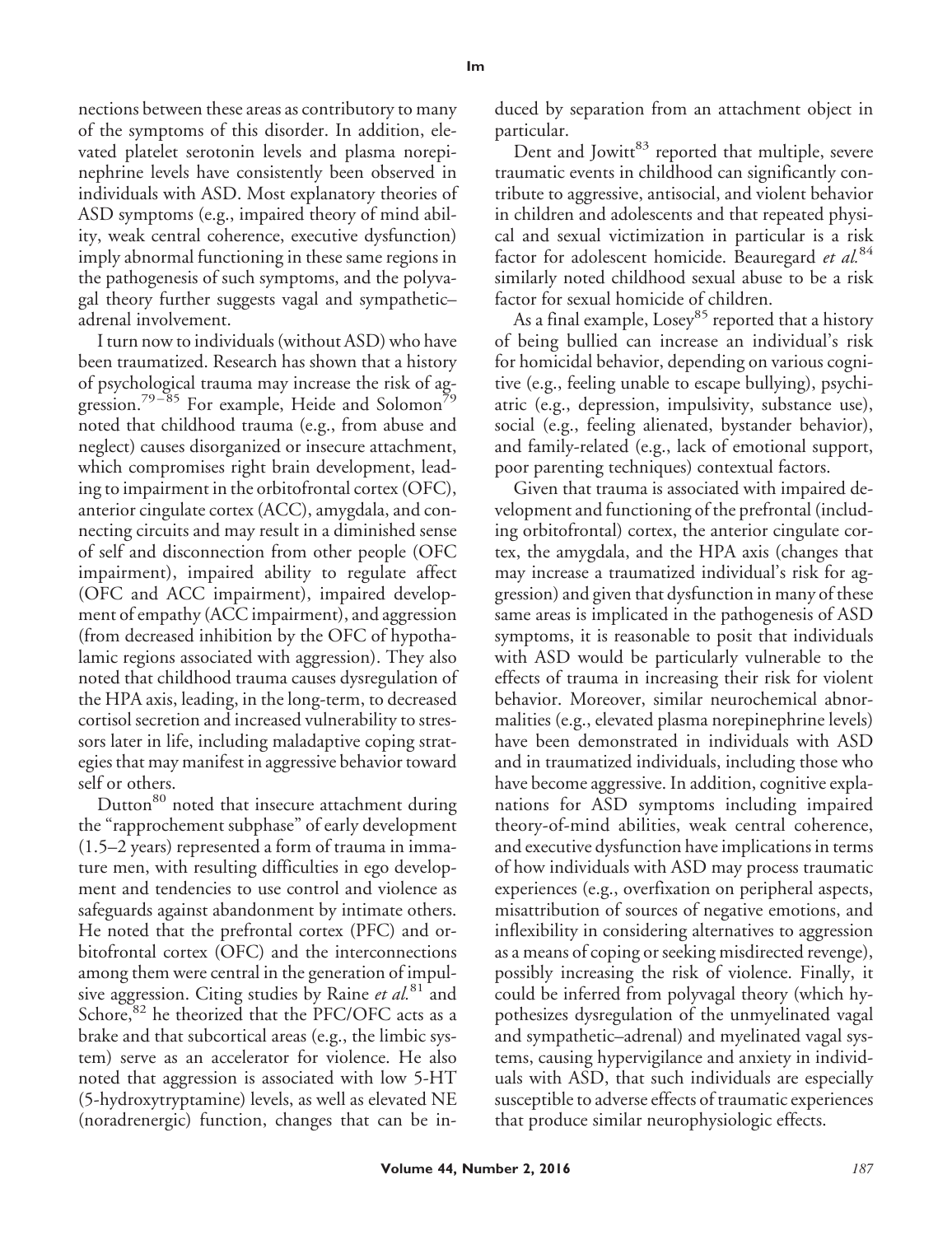Thus, a possible mechanism for an association between trauma and violence in ASD is that individuals with ASD possess sensitized and dysfunctional prefrontal-cortical-limbic networks that, under normal circumstances, impose on them difficulties in social cognition, emotion recognition, emotion regulation, and repetitive behaviors. Primed to function like the brains of traumatized individuals, the brains of nontraumatized individuals with ASD may fall short of triggering violent behavior because of adequate social supports, predictable daily routines, consistently safe environments, and other factors. Once exposed to a traumatic event (or repeated traumatic events), however, the individual with ASD may experience a "network overload" in which already impaired prefrontal and cortical abilities to modulate limbic and hypothalamic agitated/defensive/hypervigilant output is further compromised, to a degree unmanageable by internal (e.g., withdrawing or engaging in repetitive behaviors) or external (e.g., reassurance or redirection by others) interventions. The result may be violent behavior.

From a cognitive standpoint, another possible mechanism for a trauma–violence association in ASD is that individuals with ASD, by virtue of their difficulty in identifying and understanding the mental states of others, their poor ability to consider context in processing and appropriately responding to sensory information, and their executive dysfunction, may misattribute the source of anger, rage, fear, and other intense emotions caused by a previous trauma to persons not associated with the traumatic event, because of some irrelevant similarity of that person (or group) to the perpetrator or some other aspect of the event. Thus, for example, an individual with ASD who has endured repeated physical and sexual abuse by a perpetrator with a gold necklace and odor of cigarette smoke on his person may become fixated later on exacting revenge on an individual (or group of individuals) observed to have these same characteristics (weak central coherence); he may choose to confront such an individual and, while doing so, fail to recognize the confused, surprised, and fearful reactions of that person (impaired theory of mind abilities), instead interpreting these reactions as further evidence of guilt; and he may be unable to consider alternatives to violence as a means of dealing with his anger, rage, and other negative emotions resulting from the trauma (mental inflexibility associated with executive dysfunction).

Potential support for these mechanisms for an association between trauma and violence in individuals with ASD is provided by numerous case reports describing individuals with ASD who engaged in violent behavior. For example, Baron-Cohen<sup>3</sup> described a 21-year-old man with ASD who was repeatedly violent toward his 71-year-old "girlfriend," as well as toward others. It was noted that this man's mother committed suicide when he was 11 years of age, and that he saw his mother dead. He was also noted to have a stepmother who "hated him." In another case, Simblett and Wilson<sup>21</sup> reported on a 22-year-old woman with ASD and a history of violent and destructive behavior in various settings; this woman's mother died when she was 19, leaving her in the care of her father who drank heavily and whose marriage to her mother had been stormy. In a third case, Bankier *et al.*<sup>7</sup> described a 26-year-old man with a history of repeated violent attacks on his mother whose father repeatedly physically abused him as a child and whose parents subsequently divorced. A fourth case<sup>15</sup> involved a sexual serial killer whose parents divorced when he was a child and whose mother departed without making arrangements for his care when he was 18. In a fifth case, Barry-Walsh and Mullen<sup>20</sup> described a man who experienced "considerable abuse" in a secure hospital during his adolescence, leading to fear and mistrust of health professionals; he eventually threatened and stalked some of the professionals involved in his care. In a sixth example, Silva *et al.*<sup>18</sup> described a man who committed serial homicides; his father had committed suicide when the man was 28 years of age.

Other case reports have described individuals with ASD committing violent acts who had a history of being bullied<sup>2,9,12,14,16,25</sup> or who had experienced separation from caregivers at a critically early age because of perinatal or other events (e.g., maternal psychiatric hospitalization,<sup>21</sup> neonatal hypoxia, $^6$  neonatal allergic reaction,<sup>17</sup> neonatal dehydration,<sup>6</sup> and maternal bleeding<sup>6</sup>). Although most of these case reports focus on the role of social cognitive (e.g., theory of mind) and other ASD-related deficits in explaining the violent behavior referenced, it is interesting to consider the potential role of trauma in contributing to the violence, in light of the above discussion. For example, Murrie*et al.*<sup>14</sup> described a 31-year-old man with ASD charged with 11 counts of arson; in the year before the offense, he became increasingly preoccupied with those who had wronged him during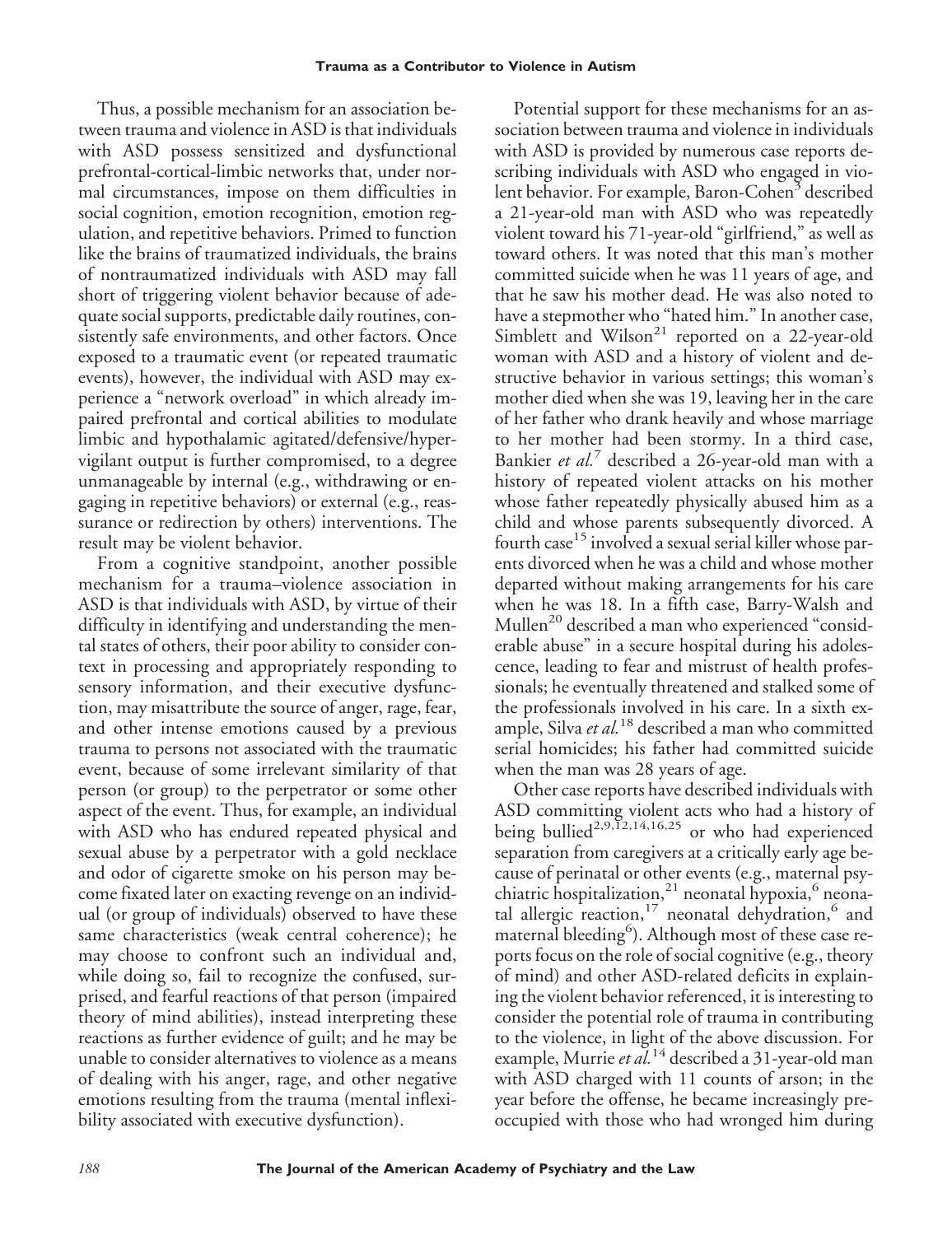his childhood and of the need to avenge himself. After hearing an arson report on the news, he concluded that fire-setting was the best way to address his concerns. Over a two-month period he broke into various summer homes in his neighborhood, setting them on fire. When questioned by police, he explained that the fires were a means of exacting revenge on schoolmates who had harassed him during his youth. It was determined that there was no actual relationship between the summer homes and the schoolmates, but this man described small details of these homes that reminded him of peers who had harassed him. Thus, his inability to consider alternatives to arson as a means of addressing his concerns suggests mental inflexibility associated with executive dysfunction, and his choosing to set fire to homes that reminded him of peers who had harassed him suggests weak central coherence; taken together, these deficits may have significantly affected this man's processing of earlier traumatic bullying/harassment by peers in a way that fueled his subsequent violent behavior.

## **Discussion**

In this article, I have attempted to explore the possible mechanisms for an association between trauma and violence among individuals with ASD, given little attention in the current literature to the role of psychological trauma in affecting violence risk in individuals with ASD, either alone or in combination with better studied generative or associational risk factors (e.g., comorbid psychiatric disorders,  $8,38,40,47$  social cognitive deficits,  $48-50$ emotion regulation problems, $41,50,51$  diagnosis of Asperger's syndrome,<sup>38</sup> younger age,<sup>39</sup> and repetitive behaviors<sup>29,39,45</sup>). Studies in individuals without ASD intuitively suggest such an association, given that a history of trauma has been reported to increase their risk of aggression.<sup>79–85</sup> To date, this is the first attempt to explore the possible mechanisms for an association between trauma and violence in ASD.

Neurobiological studies in individuals with ASD implicate prefrontal, frontal, temporal, and limbic brain regions and their interconnections as central in the genesis of ASD symptoms; these systems are also thought to be dysfunctional in traumatized individuals without ASD who are at risk for violent behavior. Thus, a sensitized prefrontal-cortical-limbic network in individuals with ASD may be the mechanism underlying an association between trauma and

violence in this group; such a sensitized network at baseline may produce the difficulties in social cognition, emotion recognition, emotion regulation, and repetitive behaviors characteristic of ASD, whereas exposure to trauma may "overload" the network, leading to unchecked limbic (e.g., amygdalar) output that portends violent behavior.

In addition, from a cognitive standpoint, individuals with ASD, by virtue of their difficulty in identifying and understanding the mental states of others, their poor ability to consider context in processing and appropriately responding to sensory information, and their executive dysfunction, may process traumatic experiences in ways that include overfixation on peripheral aspects, misattribution of sources of negative emotions, and inflexibility in considering alternatives to aggression as a means of coping or seeking revenge, increasing their risk of engaging in violence.

Support for these mechanisms for a trauma– violence association in ASD may be suggested by case reports of individuals with ASD who have been violent, in whom a history of potential trauma can be identified.

Although interesting, these mechanisms and case reports do not establish or prove that trauma increases the risk of violence in individuals with ASD. More research is needed to answer that question (building on previous studies examining populations of individuals with ASD who have and have not been violent and comparing the two groups for a history of trauma). To facilitate further study, it would be helpful for clinical and forensic evaluators to obtain a careful, detailed trauma history when evaluating all individuals, including those with ASD, recognizing that the latter may have difficulty conveying a history of traumatic experiences due to such factors as cognitive limitations, alexithymia, and poor emotional recall.<sup>86</sup>

#### *Limitations*

The limitations of this article are as follows: first, although the proposed mechanisms for a trauma– violence association in ASD are plausible and grounded in a review of the relevant literature, such mechanisms lack empirical confirmation by way of neurobiological or other scientific studies in traumatized individuals with ASD who have been violent. Second, although the case reports cited offer potential support for the proposed mechanisms for a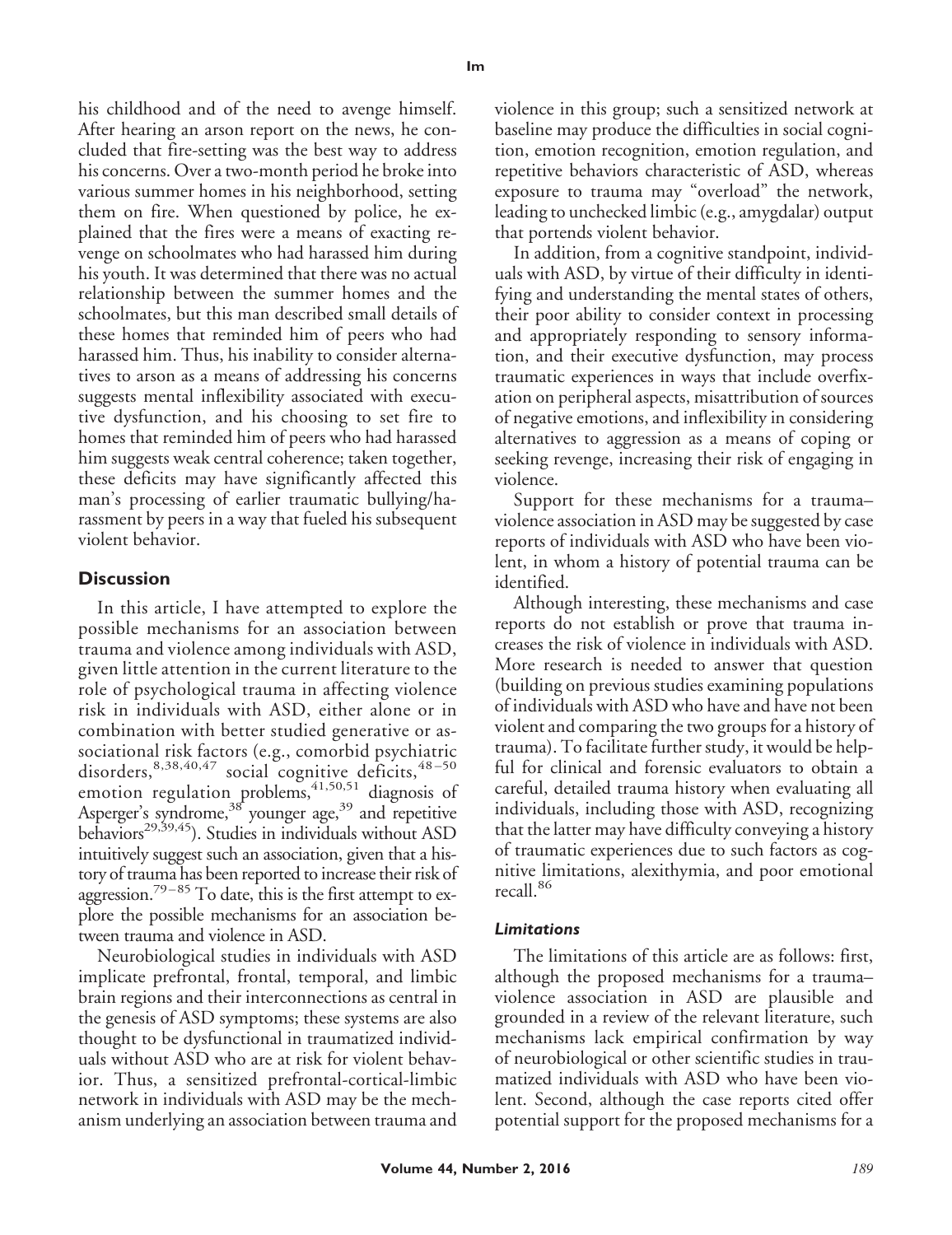trauma–violence association in ASD, they do not specifically confirm prefrontal-cortical-limbic dysfunction as responsible for the violent acts described, nor do they prove that trauma actually increases risk of violence in individuals with ASD. Third, in the referenced case reports, other potentially confounding factors may have accounted for violent behavior in the individuals reviewed (e.g., undiagnosed or unreported psychopathic features or psychiatric disorders or socioeconomic status). This possibility reflects the broader question of the complexity of research on violence and its determinants, an area in which all studies face limitations in accuracy of diagnosis (of violence and of the variables under study), reliability of reporting of violence and other behavior, and the multifactorial etiology of violence. Finally, brain studies, although interesting and potentially enlightening in proposing neuroanatomical and neurophysiological bases for behavior, do not necessarily correlate with behavior, and the current state of neuroscience is that the meaning of brain differences between various groups remains unclear.

#### *Future Research*

This article has identified possible mechanisms for an association between trauma and violence in individuals with ASD. However, more research is needed to answer two important questions: whether there is an association between trauma and violence in ASD in the first place; and what mechanisms underlie such an association, if confirmed.

Initial studies, building on the limited research conducted to date,  $55-57$  should focus on the first question—whether there in fact is a trauma–violence association in ASD—and would ideally employ a prospective design; assess a large, unbiased sample of individuals with ASD for a history of psychological trauma using effective and well-validated screening tools/criteria; control for the effects of comorbid psychiatric disorders and other potential risk factors mitigating violence risk, either by use of stringent inclusion/exclusion criteria or (perhaps more practically) by conducting appropriate analyses that control for the effects of such variables; use clear definitions for "ASD," "violence," and "traumatic event"; measure violence by a combination of individual/family selfreport and legal record corroboration; and compare individuals with ASD who engaged in violence with those who did not in terms of any history of trauma.

If an association between trauma and violence risk in ASD is confirmed, studies could then target the second question, starting with clarifying the neurophysiologic and psychological responses to trauma in individuals with ASD. As previously noted, the neurobiology of trauma has been studied in individuals without ASD, with evidence to suggest that such individuals may be at increased risk for aggression based on abnormalities in prefrontal, orbitofrontal, limbic, and HPA axis functioning.<sup>78-84</sup> If similar (and perhaps more pronounced) changes are found in traumatized individuals with ASD, it would lend support to the mechanisms for a trauma–violence association in individuals with ASD proposed in this article.

## **Conclusion**

In this article, I have attempted to explore the possible mechanisms for an association between trauma and violence in individuals with ASD. A review of the literature suggests that such mechanisms involve sensitized prefrontal-cortical-limbic networks that are overloaded in the face of trauma, or cognitive dysfunction in the realms of theory of mind, central coherence, and executive function that affects trauma processing in ways that portend violence.

More research is needed to confirm an association between trauma and violence risk in ASD, and if confirmed, to ascertain the validity of the aboveproposed mechanisms for such an association. To facilitate further study, it would be helpful for clinical and forensic evaluators to obtain a careful, detailed trauma history when evaluating all individuals, including those with ASD.

#### **References**

- 1. Asperger H. Autistic psychopathy in childhood. Translation in Frith U, ed. Autism and Asperger syndrome. Cambridge, UK: Cambridge University Press, 1944, 1991
- 2. Mawson D, Grounds A, Tantam D: Violence and Asperger's syndrome: a case study. Br J Psychiatry 147:566 –9, 1985
- 3. Baron-Cohen S: An assessment of violence in a young man with Asperger's syndrome. J Child Psychol Psychiatry 29:351– 60, 1988
- 4. Tantum, D: Lifelong eccentricity and social isolation I: psychiatric, social, and forensic aspects. Br J Psychiatry 153:777– 82, 1988
- 5. Everall IP, Lecouteur A: Firesetting in an adolescent boy with Asperger's syndrome. Br J Psychiatry 157:284 –7, 1990
- 6. Kohn Y, Fahum T, Ratzoni G, *et al*: Aggression and sexual offense in Asperger's syndrome. Isr J Psychiatry Relat Sci 35:293–9, 1998
- 7. Bankier B, Lenz G, Gutierrez K, *et al*: A case of Asperger's syndrome first diagnosed in adulthood. Psychopathology 32:43-6, 1999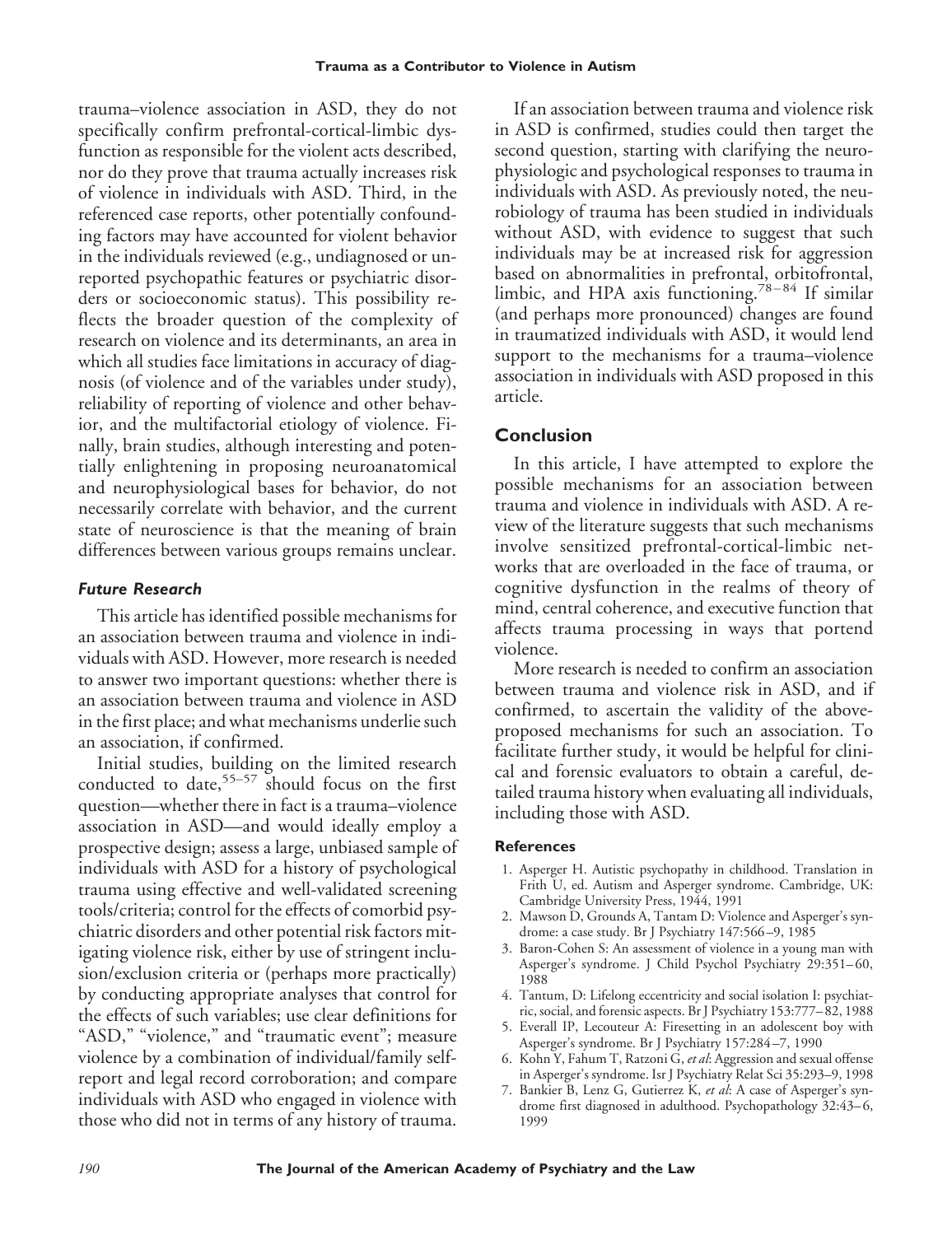- 8. Palermo MT: Pervasive developmental disorders, psychiatric comorbidities, and the law. Int J Offender Ther Comp Criminol  $48:40 - 8, 2004$
- 9. Schwartz-Watts DM: Asperger's disorder and murder. J Am Acad Psychiatry Law 33:390 –3, 2005
- 10. Katz N, Zemishlany Z: Criminal responsibility in Asperger's syndrome. Isr J Psychiatry Relat Sci 40:166 –73, 2006
- 11. Cooper SA, Mohamed WN, Collacott RA: Possible Asperger's syndrome in a mentally handicapped transvestite offender. J Intellect Disabil Res 37:189 –94, 1993
- 12. Chesterman P, Rutter SC: Case report: Asperger's syndrome and sexual offending. J Forens Psychiatr 4:555– 62, 1993
- 13. Milton J, Duggan C, Latham A, *et al*: Case history of co-morbid Asperger's syndrome and paraphilic behavior. Med Sci & L 42: 237– 44, 2002
- 14. Murrie DC, Warren JI, Kristiansson M, *et al*: Asperger's syndrome in forensic settings. Int J Forens Ment Health 1:59 –70, 2002
- 15. Silva JA, Ferrari MM, Leong GB: The case of Jeffrey Dahmer: serial sexual homicide from a neuropsychiatric developmental perspective. J Forens Sci 47:1–13, 2002
- 16. Haskins B, Silva JA: Asperger's disorder and criminal behavior: forensic-psychiatric considerations. J Am Acad Psychiatry Law 34:374 – 84, 2006
- 17. Silva JA, Ferrari MM, Leong GB: Asperger's disorder and the origins of the Unabomber. Am J Forens Psychiatry 24:5-43, 2003
- 18. Silva JA, Leong GB, Smith RL, *et al*: Analysis of serial homicide in the case of Joel Rifkin using the neuropsychiatric developmental model. Am J Forens Psychiatry 26:25–55, 2005
- 19. Frank GKW: An 11-year-old boy with Asperger's disorder presenting with aggression. Am J Psychiatry 170:963-6, 2013
- 20. Barry-Walsh JB, Mullen PE: Forensic aspects of Asperger's syndrome. J Forens Psychiatry Psychol 15:96 –107, 2004
- 21. Simblett G, Wilson D: Case report: Asperger's syndrome: three cases and a discussion. J Intellect Disabil Res 37:85–94, 1993
- 22. Baliousis M, Vollm B, Banerjee P: Autistic spectrum disorder, personality disorder and reading disability: a complex case that falls between the cracks? J Forens Psychiatry Psychol 24:286 –92, 2013
- 23. Frazier J, Doyle R, Chiu S, *et al*: Treating a child with Asperger's disorder and comorbid bipolar disorder. Am J Psychiatry 159:13– 21, 2002
- 24. Singh G, Coffey B: Sexual obsessions, compulsions, suicidality and homicidality in an adolescent diagnosed with bipolar disorder not otherwise specified, obsessive-compulsive disorder, pervasive developmental disorder not otherwise specified, and mild retardation. J Child Adolesc Psychopharmacol 22:250 –3, 2012
- 25. Tochimoto S, Kurata K, Munesue T: 'Time slip' phenomenon in adolescents and adults with autism spectrum disorders: case series. Psychiatry Clin Neurosci 65:381–3, 2011
- 26. Griffin-Shelley E: An Asperger's adolescent sex addict, sex offender: A case study. Sex Addict Compulsivity 17:46-64, 2010
- 27. Radley J, Shaherbano Z: Asperger syndrome and arson: a case study. Adv Ment Health Intellect Disabil 5:32-6, 2011
- 28. Murphy D: Extreme violence in a man with an autistic spectrum disorder: assessment and treatment within high-security psychiatric care. J Forens Psychiatry Psychol 21:462–77, 2010
- 29. White P, O'Reilly M, Fragale C, *et al*: An extended functional analysis protocol assesses the role of stereotypy in aggression in two young children with autism spectrum disorder. Res Autism Spectr Disord 5:784 –9, 2011
- 30. Ghaziuddin M, Tsai L, Ghaziuddin N: Brief report: violence in Asperger Syndrome: a critique. J Autism Dev Disord 21:349 –54, 1991
- 31. Scragg P, Shah A: Prevalence of Asperger's syndrome in a secure hospital. Br J Psychiatry 165:679 –2, 1994
- 32. Hare DJ, Gould J, Mills R, Wing L: A preliminary study of individuals with autistic spectrum disorders in three special hospitals in England. London: National Autistic Society, 1999
- 33. Siponmaa L, Kristiansson M, Jonson C, *et al*: Juvenile and young adult mentally disordered offenders: the role of child neuropsychiatric disorders. J Am Acad Psychiatry Law 29:420-6, 2001
- 34. Soderstrom H, Nilsson T, Sjodin A-K: The childhood-onset neuropsychiatric background to adult psychopathic traits and personality disorders. Compr Psychiatry 46:111–16, 2005
- 35. Søndenaa E, Helverschou S, Steindal K, *et al*: Violence and sexual offending behavior in people with autism spectrum disorder who have undergone a psychiatric forensic examination. Psychol Rep 115:32– 43, 2014
- 36. Woodbury-Smith MR, Clare ICH, Holland AJ, *et al*: High functioning autistic spectrum disorders, offending and other lawbreaking: findings from a community sample. J Forensic Psychiatry Psychol 17:108 –20, 2006
- 37. Mouridsen SE, Rich B, Isager T, *et al*: Pervasive developmental disorders and criminal behaviour: a case control study. Int J Offender Ther Comp Criminol 52:196 –205, 2008
- 38. Langstrom N, Grann M, Ruchkin V, *et al*: Risk factors for violent offending in autism spectrum disorder: a national study of hospitalized individuals. J Interpers Violence 24:1358 –70, 2009
- 39. Kanne S, Mazurek M: Aggression in children and adolescents with ASD: prevalence and risk factors. J Autism Dev Disord 41:926 – 37, 2011
- 40. Allen D, Evans C, Hider A, *et al*: Offending behaviour in adults with Asperger syndrome. J Autism Dev Disord 38:748 –58, 2008
- 41. Bronsard G, Botbol M, Tordjman S: Aggression in low functioning children and adolescents with autistic disorder. Plos One 5:1–5, 2010
- 42. Mayes SD, Calhoun SL, Aggarwal R, *et al*: explosive, oppositional, and aggressive behavior in children with autism compared to other clinical disorders and typical children. Res Autism Spectr Disord 6:1–10, 2012
- 43. Cheely C, Carpenter L, Letourneau E, *et al*: The prevalence of youth with autism spectrum disorders in the criminal justice system. J Autism Dev Disord 42:1856 – 62, 2012
- 44. Mazurek M, Kanne S, Wodka E: Physical aggression in children and adolescents with autism spectrum disorders. Res Autism Spectr Disord 7:455– 65, 2013
- 45. Keefer A, Kalb L, Mazurek M, *et al*: Methodological considerations when assessing restricted and repetitive behaviors and aggression. Res Autism Spectr Disord 8:1527–34, 2014
- 46. Hill A, Zuckerman K, Hagen A, *et al*: Aggressive behavior problems in children with autism spectrum disorders: prevalence and correlates in a large clinical sample. Res Autism Spectr Disord 8:1121–33, 2014
- 47. Newman SS, Ghaziuddin, M: Violent crime in Asperger syndrome: the role of psychiatric comorbidity. J Autism Dev Disord 38:1848 –52, 2008
- 48. Bjorkly S: Risk and dynamics of violence in Asperger's syndrome: a systematic review of the literature. Aggress Violent Behav 14: 306 –312, 2009
- 49. Cashin A, Newman C: Autism in the criminal justice detention system: a review of the literature. J Forens Nurs 5:70 –5, 2009
- 50. Lerner M, Haque OS, Northrup EC, *et al*: Emerging perspectives on adolescents and young adults with high-functioning autism spectrum disorders, violence, and criminal law. J Am Acad Psychiatry Law 40:177–90, 2012
- 51. Matson J, Adams H: Characteristics of aggression among persons with autism spectrum disorders. Res Autism Spectr Disord 8:1578 – 84, 2014